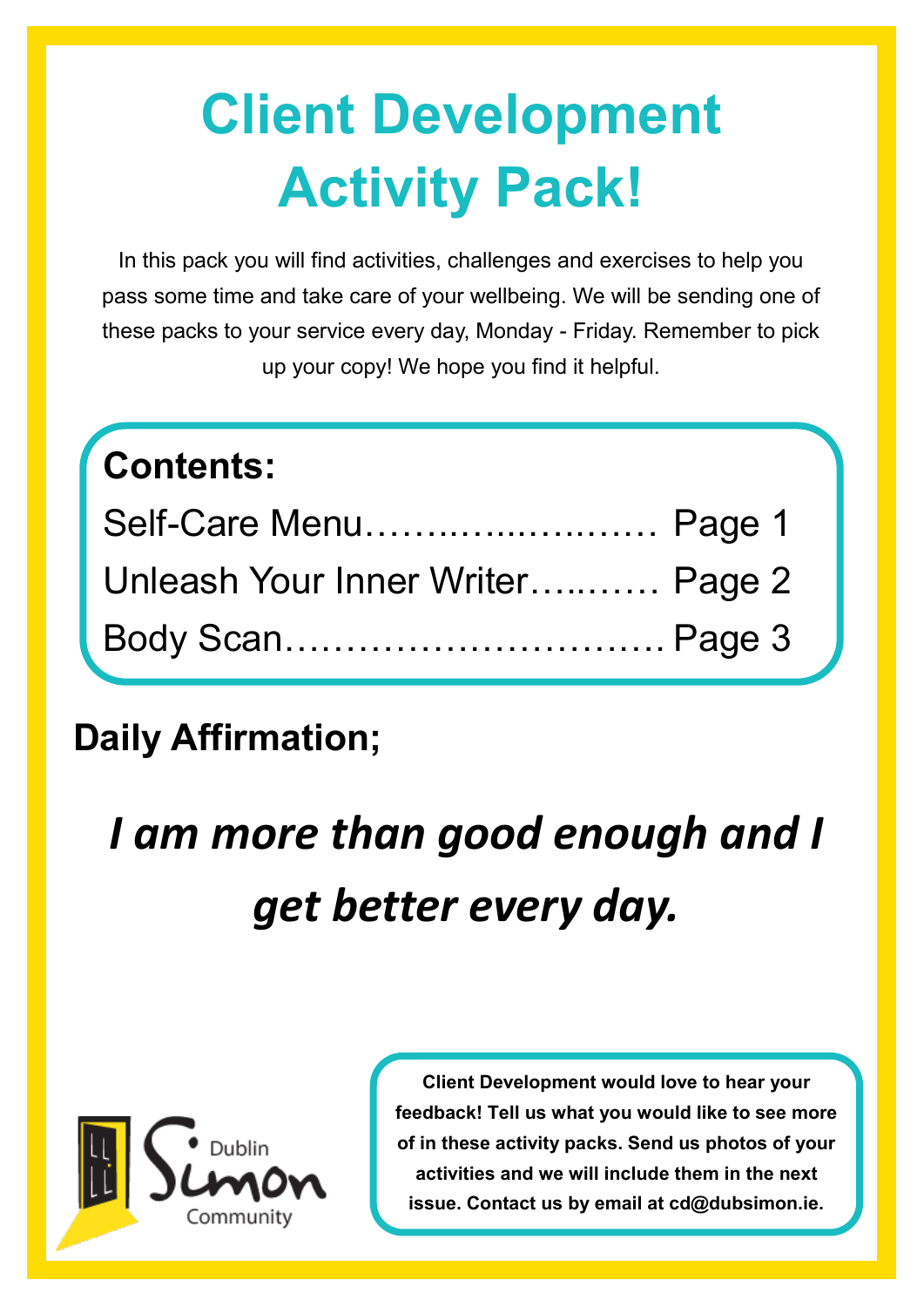#### **Self-Care Menu**

**Use the tips from our self-care menu below to look after yourself during the crisis** 

Take a few deep breaths....5mins

**Stretch your body.....5mins** 

Listen to your favourite song.....5mins

Meditate.....15mins

**Read a chapter of a book.....15mins** 

Journal out your thoughts.....15mins

Take a walk outside.....30mins

**Get crafty.....30mins** 

Enjoy your lunch/dinner.....30mins



For more information please contact Sure Steps Counselling on 01 635 4882 or surestepscounselling@dubsimon.ie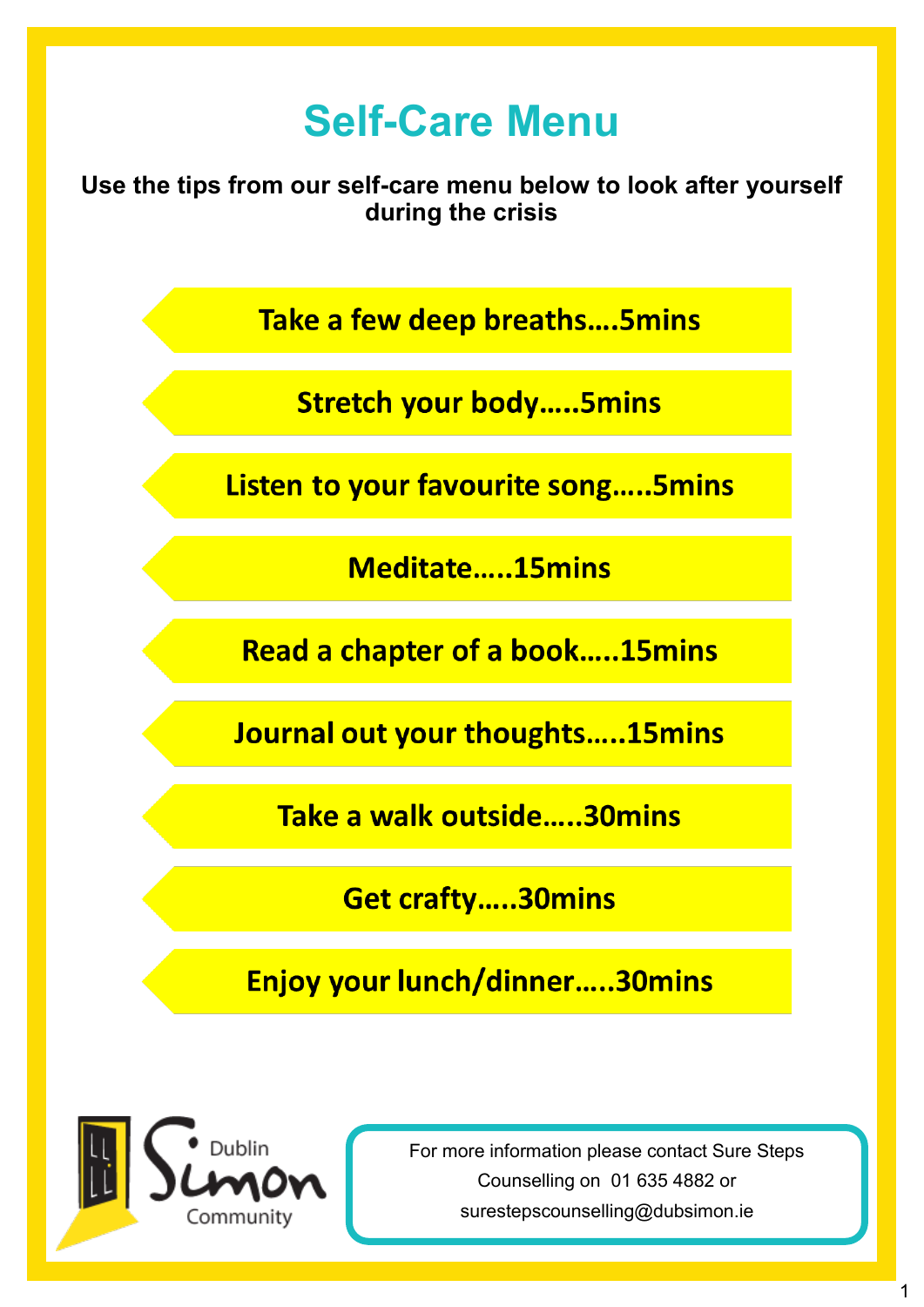#### **Unleash Your Inner Writer!**

The idea of writing something from scratch can be daunting, even for experienced writers. Today we are sharing a creative writing prompt with you because we know that sometimes, getting started can be the hardest part. Read the prompt below and start writing down some ideas, next thing you know you might have written a poem or even a short story!

The Sound of Silence: Write about staying quiet when you feel like shouting...

Dublin Community

If you would like to share what you have written please send it to cd@dubsimon.ie and we will publish it in this Friday's activity pack!